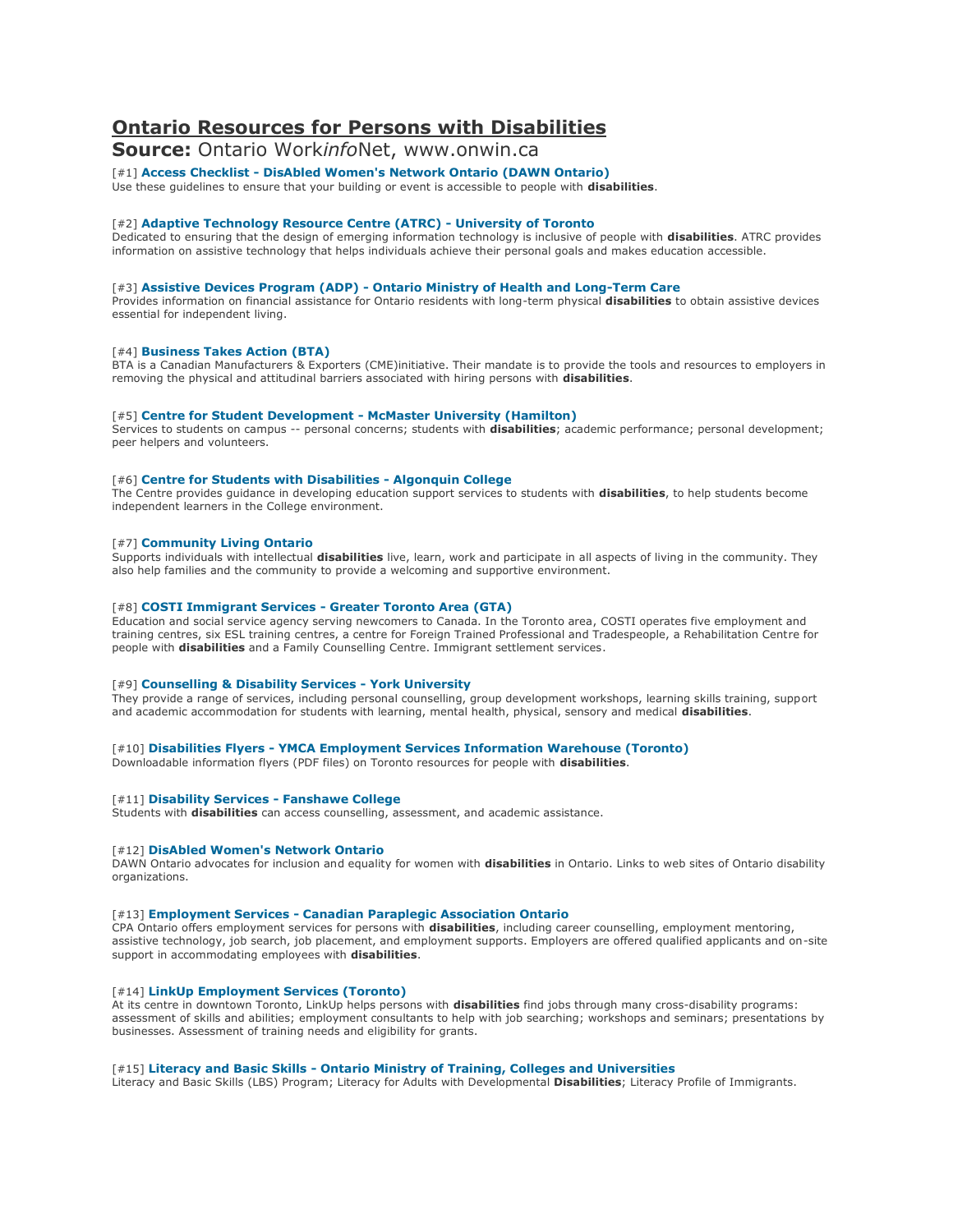#### [#16] **Ontario Disability Support Program (ODSP) - [Ontario Ministry of Community and Social Services](http://www.mcss.gov.on.ca/en/mcss/programs/social/odsp/)**

Income support and employment support for people with **disabilities** in financial need.

#### [#17] **[Ontario March of Dimes \(OMOD\)](http://www.marchofdimes.ca/)**

Helps Ontarians with physical **disabilities** participate more fully in community life. Employment programs focus on vocational assessment, skills training, supportive employment and job placement services.

#### [#18] **[PATH Employment Services \(Hamilton\)](http://www.pathemployment.com/)**

PATH is a Hamilton employment agency for people with **disabilities**. Job Find Club.

#### [#19] **Project ADVANCE - [Learning Disability Services -](http://www.yorku.ca/cds/lds/projectadvance.html) York University (Toronto)**

A six-week summer program to prepare high school students with specific learning **disabilities** for the challenges of university. Students learn about: academic strategies; study and life skills; adaptive technologies; availability of campus support; and more.

## [#20] **[Services for Students with disABILITIES \(SSWD\) -](http://www.brocku.ca/sdc/disABILITIES/) Brock University**

Find out about on-campus services for physically or learning disabled students. Services include note taking, exam accommodation and advocacy.

#### [#21] **[Services for Students with Disabilities -](http://www.sdc.uwo.ca/ssd/index.html) Student Development Centre (SDC) - University of Western [Ontario \(UWO\)](http://www.sdc.uwo.ca/ssd/index.html)**

A variety of services are available to assist students with **disabilities** in adjusting to the university environment.

#### [#22] **[Special Olympics Ontario Kitchener-Waterloo](http://www.kwspecialolympics.org/)**

A completely volunteer driven organization that provides year-round opportunities in sports training and athlete competition for children and adults with intellectual **disabilities**.

#### [#23] **Volunteering - [Ontario March of Dimes](http://www.marchofdimes.ca/EN/support/volunteering/Pages/Volunteering.aspx)**

Discover the benefits of volunteering with this organization that is dedicated to creating a society inclusive of people with physical **disabilities**.

#### [#24] **WORKink Ontario - [The Canadian Council on Rehabilitation and Work](http://www.workink.com/provincial.php?prID=3&pgID=11151)**

Explore resources, tools and articles relevant to Ontario job seekers with **disabilities**.

#### [#25] **[YMCA Employment Services Information Warehouse \(ESIW\) -](http://www.employmentflyers.org/) Toronto**

ESIW collects and provides information about employment services available in the Toronto North area. Topics include: job finding clubs; wage subsidy; foreign-trained professionals; newcomers; experienced workers; persons with **disabilities**; and more.

#### **CANADA-WIDE RESOURCES**

#### [Best Practices in the Home-Based Employment of People with](http://www.disabilitystudies.ca/teleworkbp.htm) **Disabilities**

This handbook, from the Canadian Centre on Disability Studies, provides guidelines for the planning, implementation and maintenance of successful home-based telework arrangements. Find suggestions for workers, employers, and organizations.

## [Canadian Association of Independent Living Centres \(CAILC\)](http://www.ilcanada.ca/article/home-125.asp)

Located across Canada, Independent Living Centres (ILC) offer peer support, skills development, and an employment program designed to empower people with **disabilities** to live independently.

#### [Canadian Association of Professionals with](http://www.canadianprofessionals.org/) **Disabilities**

This non-profit association is dedicated to maximizing workforce and community participation and inclusion of professionals with **disabilities**. They support all professionals regardless of their employment status, profession, or specialty.

## [Canadian Council on Rehabilitation and Work \(CCRW\)](http://www.ccrw.org/main.php?lang=en)

This network promotes meaningful and equitable employment of people with **disabilities**. Job accommodation services (JAS), training, and consultation are among the services provided to people with **disabilities** and potential employers.

#### [Canadian Society for Social Development \(CSSD\)](http://www.cssd-web.org/)

CSSD's mandate is to provide employment and skills training to persons facing barriers to employment. They offer Canadians with **disabilities** free online courses, including: Internet Business Development for Entrepreneurs with **Disabilities** (IBDE), a 6-month web design course; and Business Abilities, a website with all the tools you need to start your business.

#### [Creating a Welcoming Workplace for Employees with](http://www.tbs-sct.gc.ca/pubs_pol/hrpubs/TB_852/cwwed_e.asp) **Disabilities** - Treasury Board of Canada Secretariat

This guide recommends some ways to include persons with **disabilities** in the work environment, to make them feel welcomed as contributing members of the team.

#### [DisabilityAwards.ca](http://www.disabilityawards.ca/)

The National Educational Association of Disabled Students (NEADS) provides this list of grants, scholarships and funding programs for students with **disabilities**.